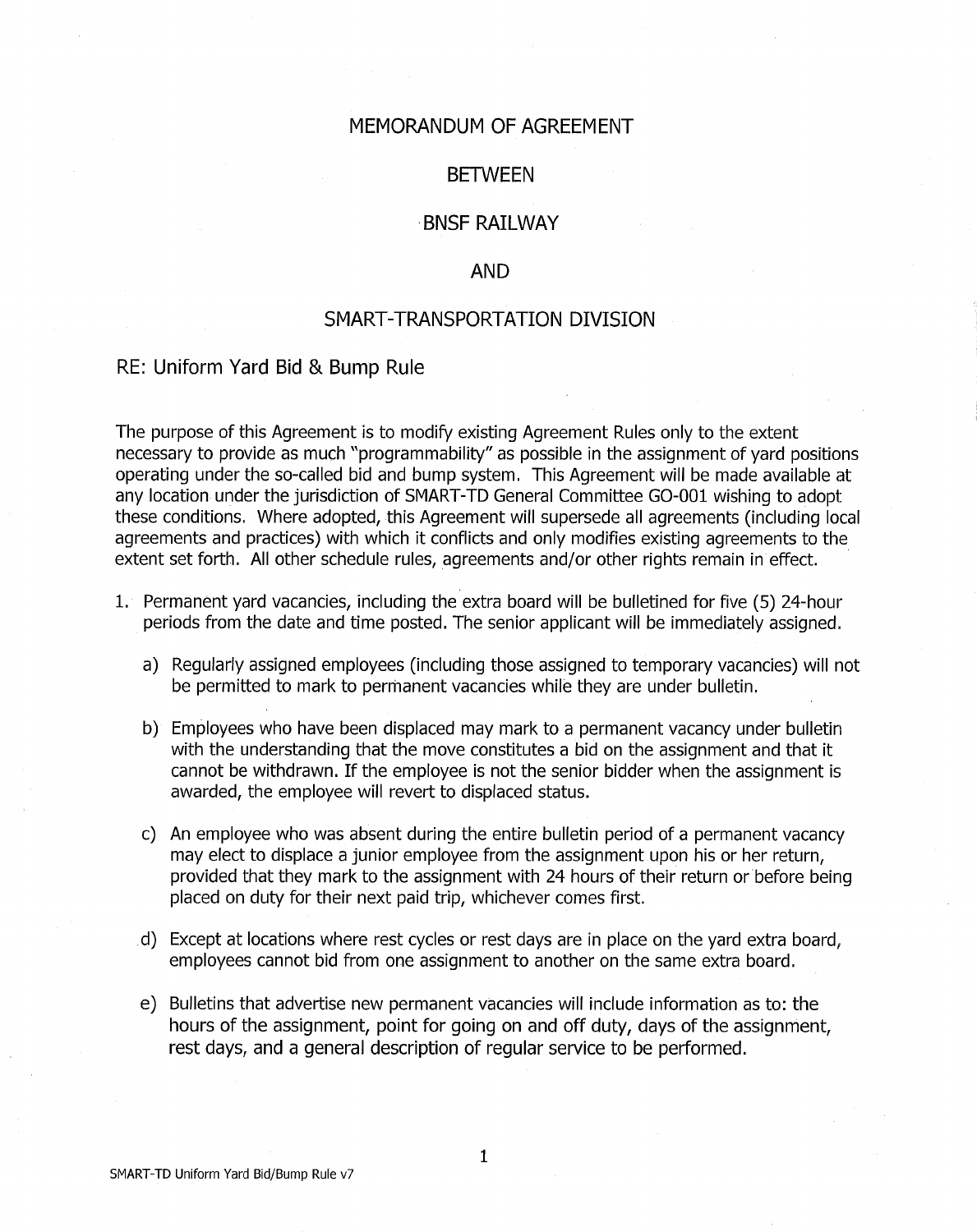- f) Where a yard assignment (including single positions) is worked for more than 3 consecutive days on the same shift, it will be considered a new assignment and will be bulletined (in accordance with Section 1) and manned beginning the fourth day.
- g) A regular run or extra board assignment that is known to be vacant 30 days or more or has been vacant for a period of 30 calendar days or more, will be considered a permanent vacancy and will be bulletined and assigned in accordance with Section 1. The SMART-TD Local Chairman with proper jurisdiction will advise crew management when it is known that a vacancy will be more than 30 days so the bulletin can be timely posted.
- h) In the event there is no bid received for a bulletined yard vacancy, other than extra board positions, the most junior employee on the primary extra board protecting such service will be assigned.
- i) When an engineer qualified (ground) yard service employee is drawn into the engineer's quota for a period of 20 days or less before being reduced from the engineer's quota, he will return to his previous (ground) yard service assignment.
- j) If an engineer qualified (ground) yard service employee is drawn into the engineer's quota for a period of more than 20 days before being reduced from the engineer's quota, he will be considered a "free agent" with bump rights when subsequently reduced to ground service (this with the requirements and restriction concerning road-yard, yard-road movements, if any.)
- 2. Effective with the implementation of this Agreement, employees who have been permanently assigned to the same assignment (including extra boards) in excess of 30 days, will be allowed to exercise their seniority to another assignment.
	- a) Employees may voluntarily give up a regular yard assignment to displace a junior employee. If exercising seniority to a yard extra board, the employee must displace the most junior employee on that extra board. An open position(s) under bulletin is considered the junior employee on that extra board. If more than one open position, the employee will have his choice of positions.
	- b) Except at locations where rest cycles or rest days are in place on the yard extra board, exercise of seniority under the 30-day bump provision may not take place within the same extra board on which the employee is currently assigned.
	- c) An employee giving up an assignment will utilize BNSF's preferred technology to make their 30-day bump. The employee will be moved immediately by the system to his/her new assignment and the employee's previous assignment will be bulletined and assigned accordingly.
	- d) An employee giving up their assignment from an outlying location under this Agreement will not be allowed deadhead pay.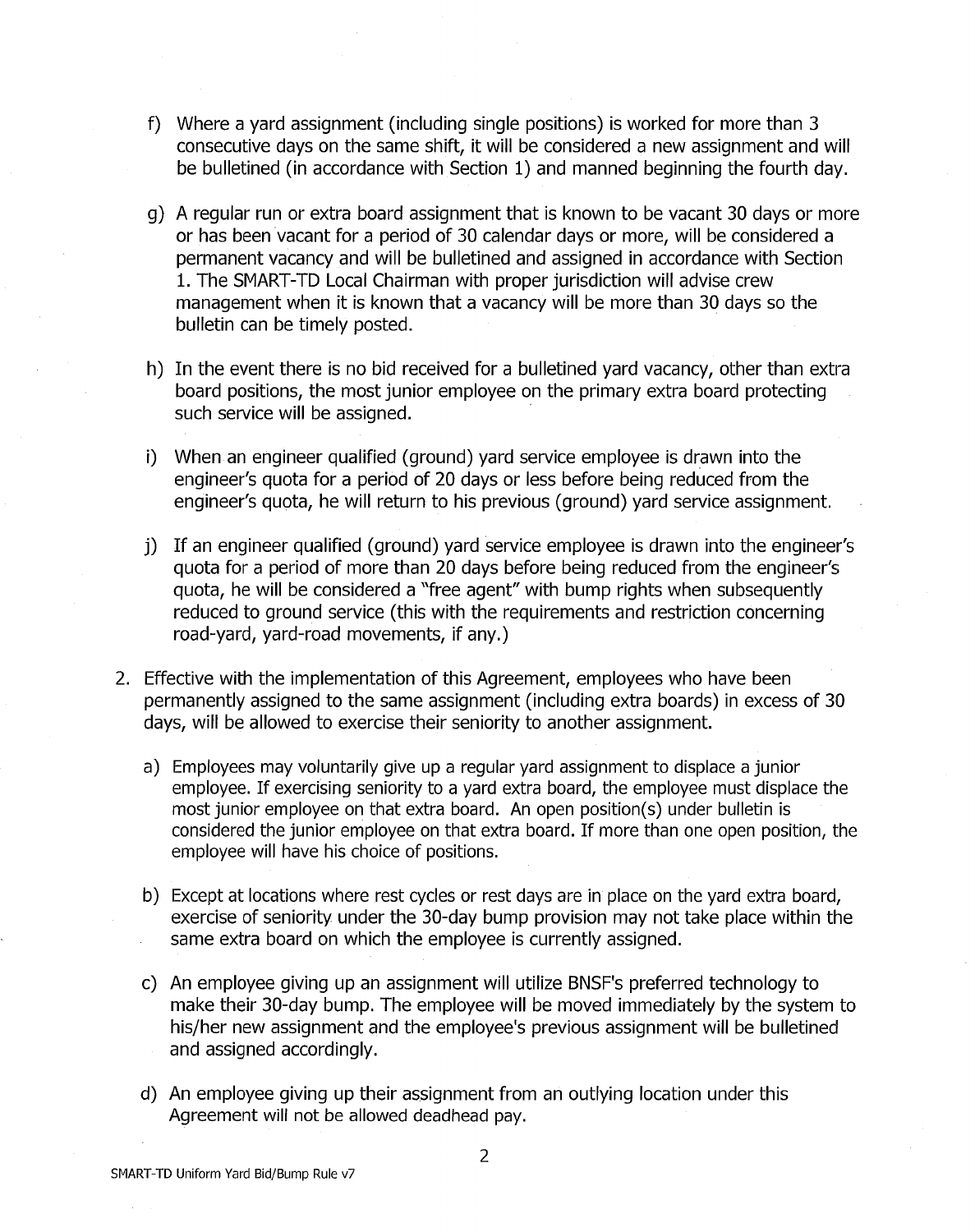- 3. Temporary vacancies in yard service will be governed by the following:
	- a) As soon as the system recognizes a vacancy of at least 5 or more consecutive work days, that vacancy will become a "claimable" vacancy and a regularly assigned (including the extra board) employee may place to the temporary vacancy immediately.
	- b) If other known vacancies exist, the SMART-TD Local Chairman with jurisdiction can contact the crew office and those vacancies will be considered a "claimable" temporary vacancy.
	- c) An employee accepting a temporary vacancy under this rule will fill such vacancy until the regularly assigned employee returns to service, at which time the temporary employee will return to his regular assignment.

Note: An employee may make a bid on a bulletined permanent vacancy at any time while filling a temporary vacancy. If the employee is the successful applicant to a bulletined permanent vacancy, the employee will be immediately assigned to the new assignment unless he advises he intends to remain on the temporary vacancy to its conclusion.

- d) Employees displaced from their permanent position while on a temporary vacancy must, upon completion of the temporary vacancy, exercise their seniority to another permanent position and make one trip on their new assignment prior to marking to another temporary vacancy.
- e) An employee must actually hold a regular assignment in yard service at the location (source of supply) involved before marking to a temporary vacancy under this rule.
- f) A senior employee displacing a junior employee from a temporary vacancy must do so in advance of the standard call time at the location.
- g) An employee displaced from a permanent assignment while filling a temporary vacancy must remain on the temporary vacancy until relieved in accordance with Paragraph (c) above. Employees will not be required to exercise seniority until released from their temporary assignment.
- h) Should an employee be absent from a temporary assignment for any reason such absence(s) will not be considered to have broken the continuity of the temporary vacancy.
- i) If employees mark to a temporary vacancy at an outside point, no deadhead payment will be generated or made.
- j) Paragraph 3 (a) does not contemplate that a second temporary vacancy will be created when an employee lays off while filling a temporary vacancy.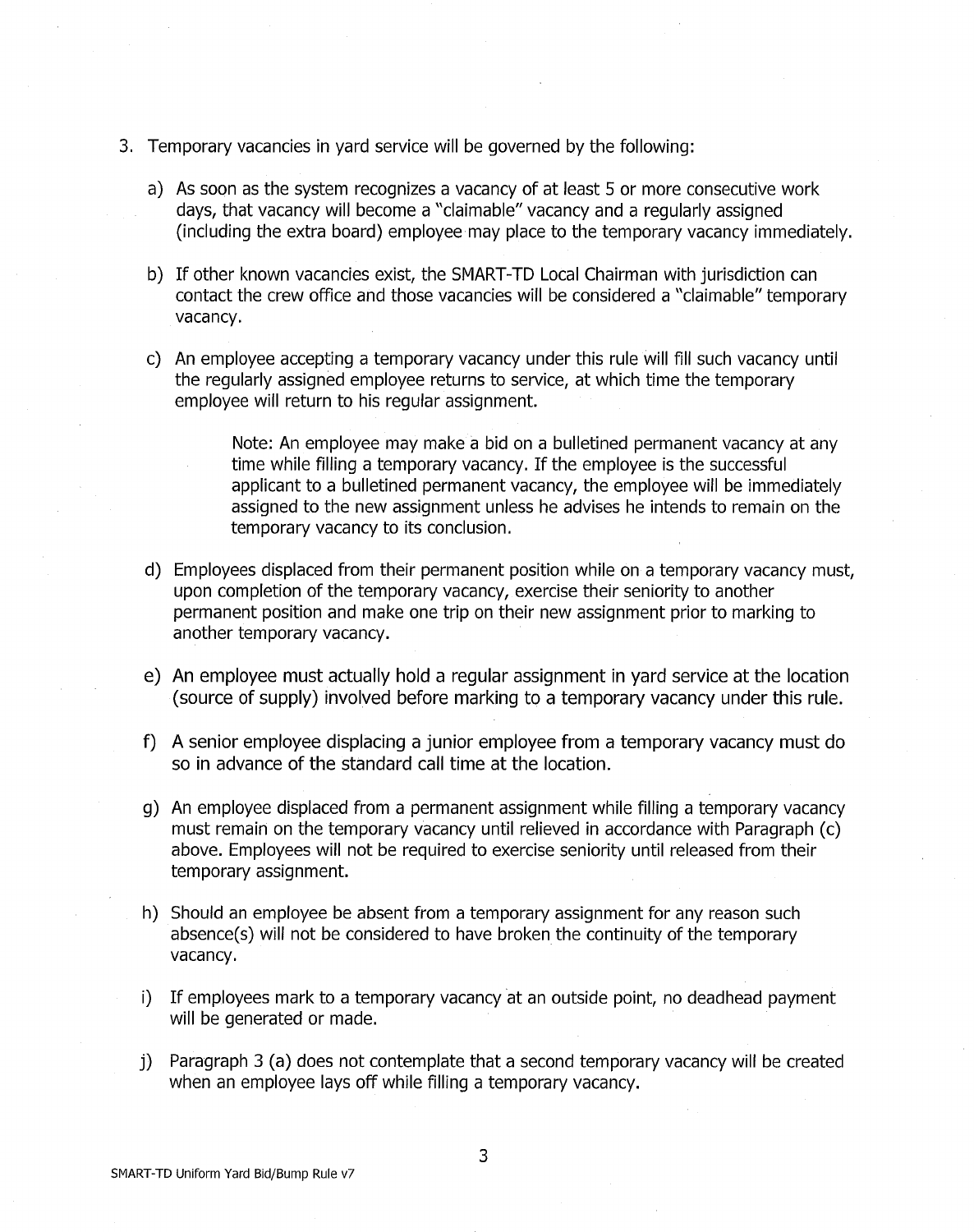- k) When moving from a permanent assignment to a temporary vacancy those days on which the employee is working the temporary assignment will be included in the calculation of the 30-day requirement out lined in Section 2 above.
- I) The absence of any employee from an extra board, for any reason, will not create a temporary vacancy on that extra board, and may not be marked to under any circumstances (there are no temporary vacancies on an extra board).
- 4. Road/Yard Hold Down:
	- a) At locations where this Agreement has been adopted, when an employee voluntary exercises seniority (i.e., bids or bumps) into yard service, he will be required to remain in yard service for a period of 30 days or until his seniority in that craft is exhausted, whichever occurs first. In other words, if a man assigned to road service bids or bumps into yard service, he may not bid or bump back to road service for 30 days except if he can no longer hold any position in yard service at that location.

The parties understand that existing Crew/Support programming is incapable of handling all of the revised Yardmen movements. Until revised programming becomes available, the SMART-TD Local Chairman of jurisdiction will have to advise Crew/Support of proper application and handling of issues such as known vacancies in excess of 30-days.

handling of issues such as known vacancies in excess of 30-days.<br>This Agreement becomes effective  $\frac{C_{\text{M}}}{\text{M}}$ , 2014, and continues in effect subject to cancellation under the provisions of the Railway Labor Act, superseding any provisions of previous agreements to the contrary.

Signed at Ft. Worth, TX, this  $\frac{1}{8}$   $\frac{1}{8}$  day of  $\frac{1}{10}$   $\frac{1}{4}$  2014 and will be effective

day of  $O(\rho m^2)$  2014.

ton H. Siegele, Mil AVP, Labor Relations

R. S. Knutson General Chairman, SMART-TD

Roger A. Boldra General Director, Labor Relations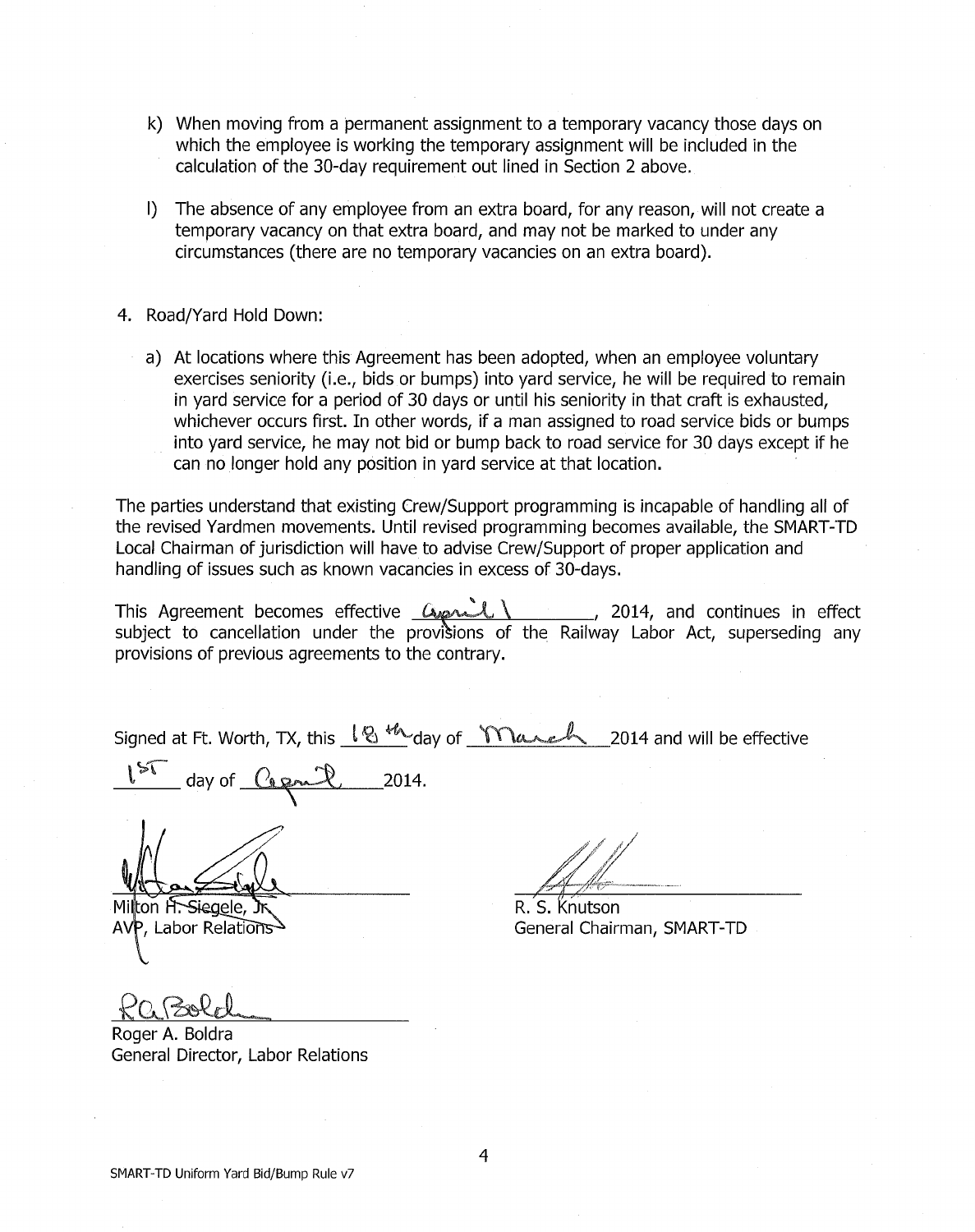# **Agreed-to Questions and Answers to the Uniform Yard Bid/Bump Rule**

## **Questions specific to Section 1 (Bulletining Assignments)**

- **Q-1.1** Under Section 1, are bulletined vacancies in yard service closed and assigned at the conclusion of (5) 24-hour periods?
- **A-1.1** It was understood that the bulletin would be posted for a minimum of (5) 24-hour periods but will be closed and assigned on a consistent basis at each terminal.
- **Q-1.2** Under Section 1 (b), how long does an employee have to exercise his seniority if he was not the senior bidder on the bulletined position?
- **A-1.2** The employee has the full 48 hours to exercise his seniority.
- **Q-1.3** Under Section 1(c), what is meant by the phrase "placed on duty"?
- **A-1.3** For regularly assigned yardmen, it means 90 minutes before the on-duty time of his assignment. For extra yardmen, it means accepting a call for service.
- **Q-1.3** Under Section 1(g), is the employee required to remain in the outlying assignment in no-bid, force assignment situations?
- **A-1.3** No, the restriction only applies in voluntary assignment by displacement or bid.
- **Q-1.4** Under Section 1 (h), how will force-assignments be handled if there is no employee on "the primary extra board protecting such service" available for force-assignment?
- **A-1.4** In that case, the most junior employee on the conventional yard extra board will be assigned.

1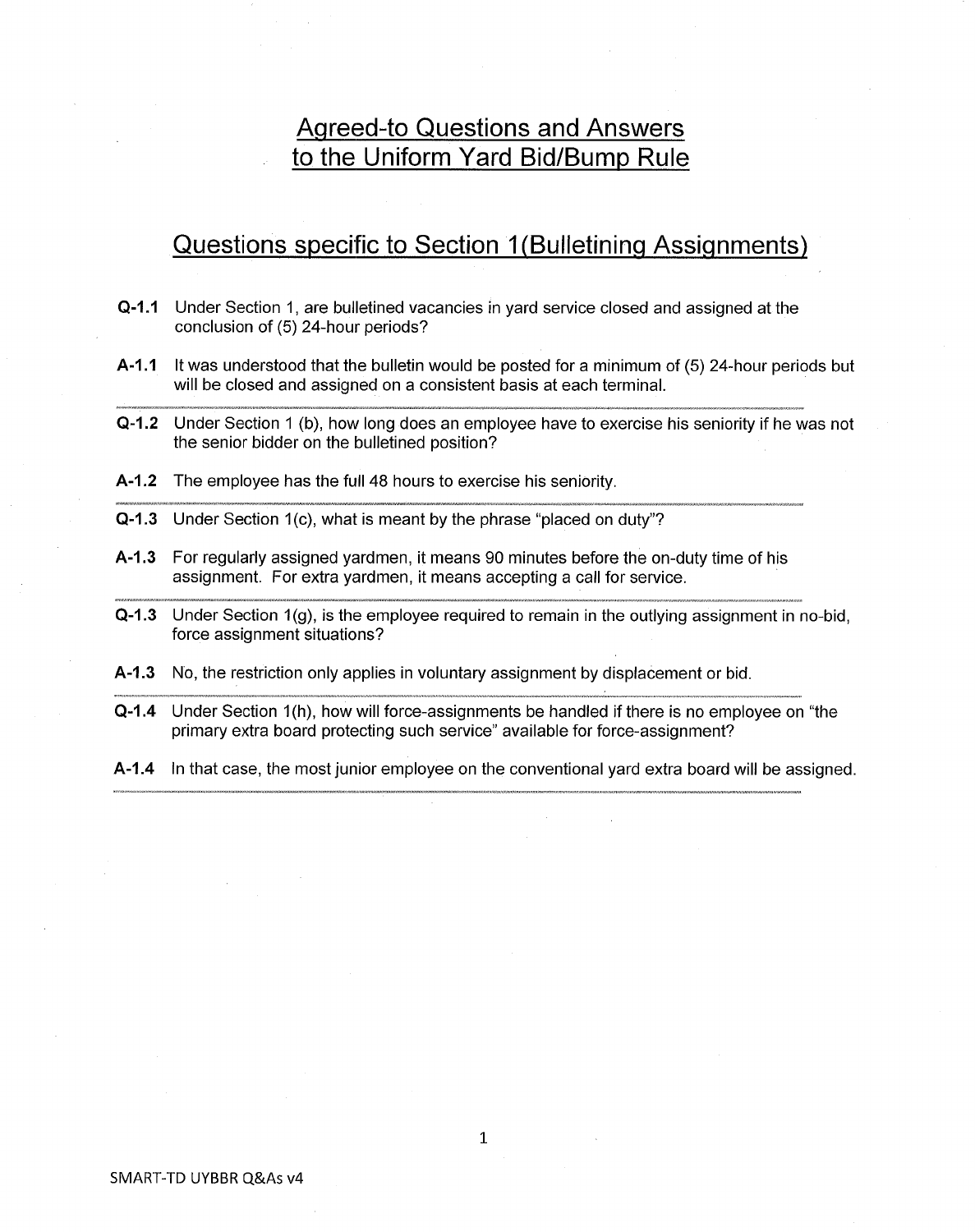## Questions Specific to Section 2 (Exercising Seniority)

- Q-2.1 Can a Yardman use a 30-day bump to displace to yard and/or road positions at any location where the employee holds seniority?
- A-2.1 No. It was agreed that the 30-day bump provided in Section 2 can only be used to displace to yard and/or road positions which are also covered by a similar selfgenerated bump provision.
- Q-2.2 Can extra board employees utilize their 30-day bump after called for service on an outside assignment?
- A-2.2 No. Once the extra board employee is called for an outside assignment, the employee must protect the assignment and may utilize their 30-day bump after returning to the extra board.
- Q-2.3 Under Section 2(a), is the employee riding a bulletin considered the junior employee on the extra board?
- A-2.3 No. The employee must displace the junior yardman on that board including this employee but not excluding others.
- Q-2.4 Under Section 2a, employees utilizing a 30-day bump are required to displace the most junior employee on a yard extra board. Are employees with full displacement rights likewise required to bump the most junior employee on an extra board?
- A-2.4 Yes. The intent of the parties was that all displacements to a pool or extra board be the most junior employee.
- Q-2.5 Do existing Schedule rules providing that an employee can give up his assignment and revert to another assignment or extra board continue in effect.
- A-2.5 No. Such rules are superseded by the 30-day bump provision contained in Section 2(a) hereof.

SMART-TD UVBBR Q&As v4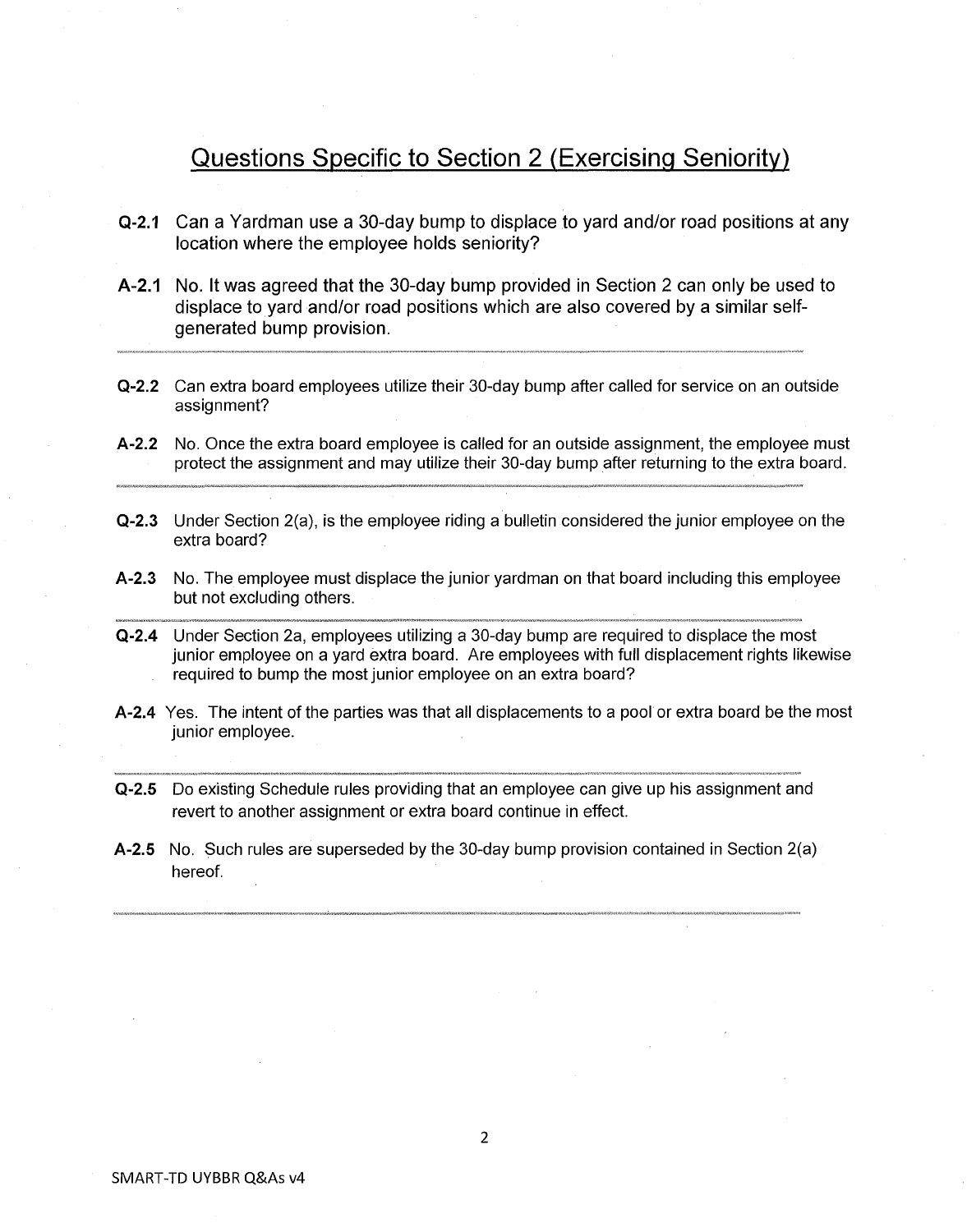# **Questions Specific to Section 3 (Temporary Vacancies)**

**Q-3.1** TVA questions based on the facts below;

- Employee A (permanently owns Job X) goes on three weeks of vacation
- Employee B (permanently owns Job M) claims the TVA on job X
- Employee B goes on one week of vacation after protecting the TVA on job X for three days

Question #A - When will Job M be available for TV? Answer #A - As soon as the system recognizes a vacancy of at least 5 or more consecutive work days, or the SMART-TD Local. Chairman with jurisdiction contacts the crew office about another "known" vacancy.

Question B - Does Job X open up for TV when employee B goes on vacation? Answer  $B - No$ , sections 3c and 3j do not allow for more than one person to be TVA'd to any one job for any reason. According to the agreement, employee B must return to the TVA on job X when he returns from one week vacation.

- **Q-3.2** Does an employee who places to a TV from the extra board qualify for guarantee pay for the day which he leaves the extra board and the day that he returns to the extra board from the TV?
- **A-3.2** The employee's extra board guarantee would be reduced one day for each calendar day movement. In other words, the extra board employee guarantee would be reduced one day when he voluntarily left the extra board for the TVA and one day when he voluntarily returned to the extra board from the TVA.
- **Q-3.3** Can a road service employee place to a TV when that position is on the assigned rest days?
- **A-3.3** No. The intent of the TV was to allow the employee to work the more desirable job and placing on the rest day leads to manpower unavailability rather than job preference.
- **Q-3.4** Can an employee TV to a job that is on duty?
- **A-3.4** No.
- **Q-3.5** Under Section 3(b), can the local chairman deem a subsequent vacancy created by an employee who places on a TV to be "claimable" prior to 6 days?

**A-3.5** Yes.

**Q-3.6** When an employee is displaced from a TV, how is that employee handled?

3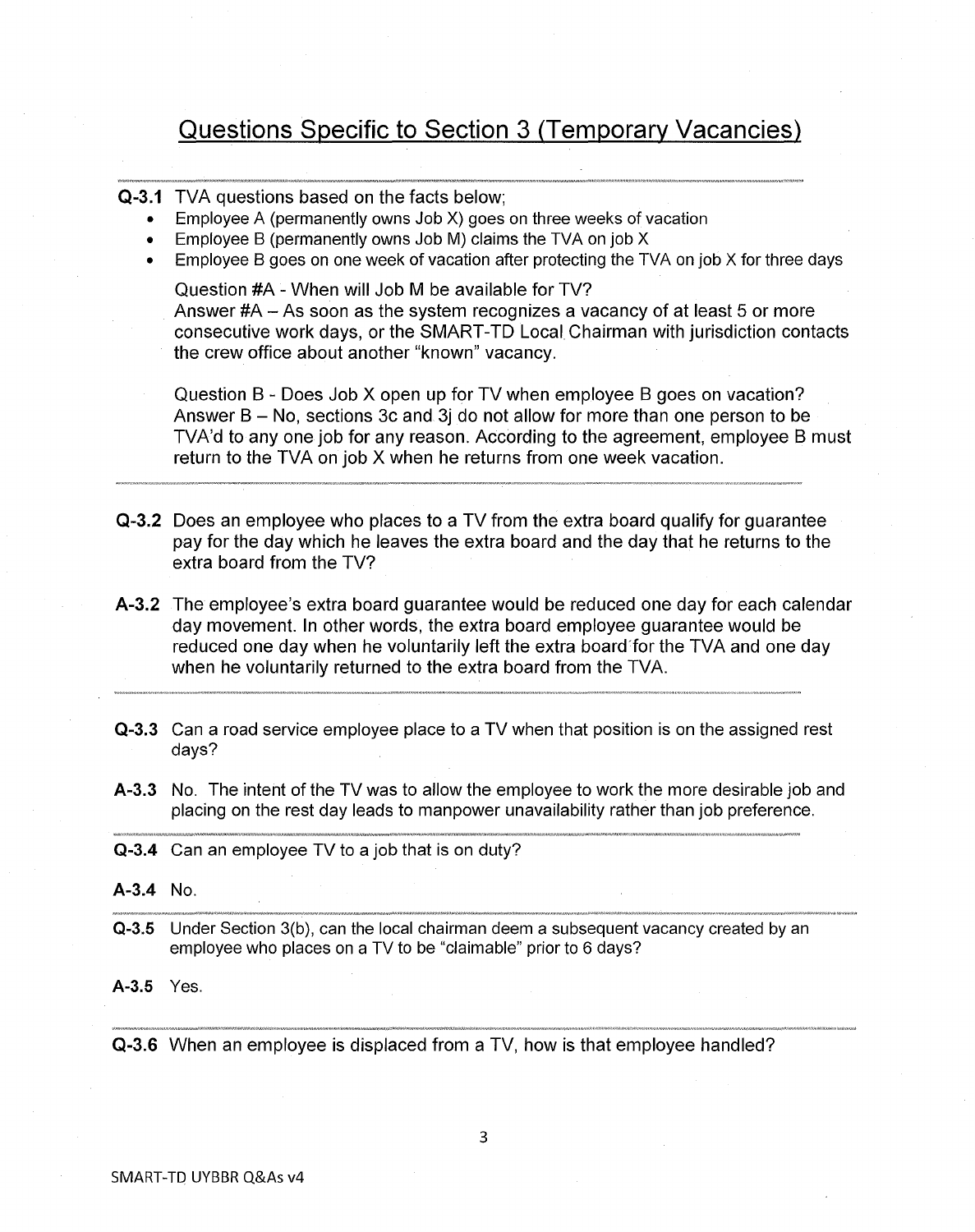- **A-3.6** Under Section 3(c), an employee released from a TV will return to his regular assignment. Crew support will make one courtesy call to advise the employee that he is placed back on his regular assignment. And, the employee can request a push alert for "Notify me when my projected on duty time changes by XX hours" and will be provided an informational notification that he has been displaced and must be available to protect his regular assignment when it is called for service. Or, the employee simply watches the board to know when is returned to his regular assignment.
- **Q-3.7** Under Section 3(c), must the returning employee perform service before he is considered "return(ing) to service", thus triggering the release of the TVA holder?
- **A-3.7** No. The TVA holder will be released when the incumbent marks up for service.
- **Q-3.8** Can an employee place to a TV at an outside location?
- **A-3.8** Yes as long as the outside location is protected by the employee's home terminal and is the source of supply for that location. See Section 3(1).

**Questions Specific to Section 4 (Road/Yard Hold-down)** 

- **Q-4.1** Does this agreement modify existing Rules restricting moving between road and yard or yard and road?
- **A-4.1** Yes, such restrictions, where they existed, are superseded by Section 4 of this Agreement.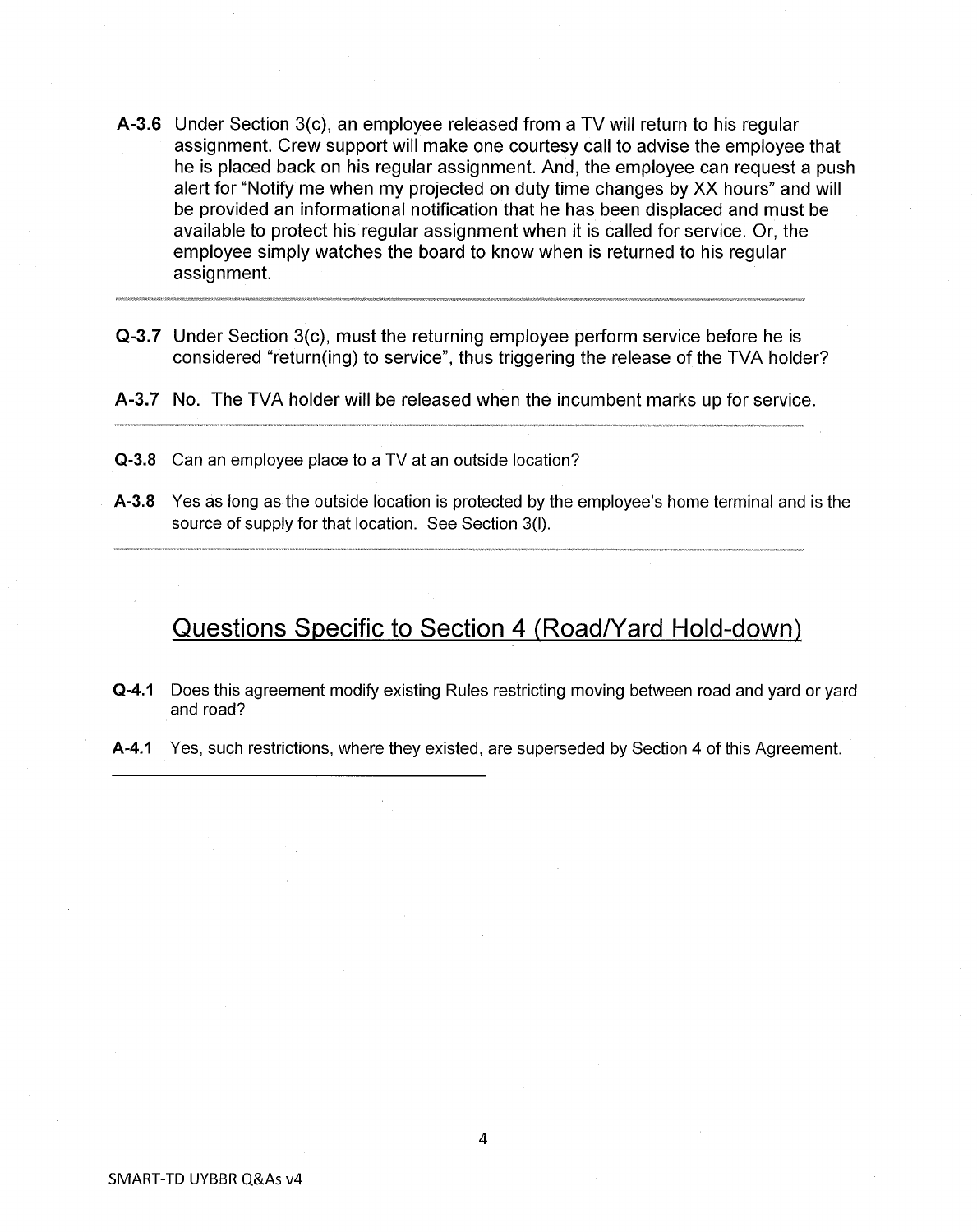Side Letter #1

Dear Mr. Knutson:

In connection with the Uniform Yard (Bid/Bump) Assignment Rule, we agreed that the following will apply at locations where the Uniform Yard (Bid/Bump) Assignment Rule is adopted.

In instances where yardmen are called from the yard extra board to fill emergency vacancies in road service, all earnings made as a result of that cross utilization will not be used to offset the employee's extra board guarantee as set forth in Article III of the November 1, 1993 Crew Consist Agreement and is payable over and above such guarantee.

If the above correctly recites our understanding, please indicate your concurrence in the space provided below, returning a copy for my files.

Sincerely,

Milton H Stegele, Jr. AVR, Labor Relations

Accepted:

R. S. Knutson General Chairman G0-001